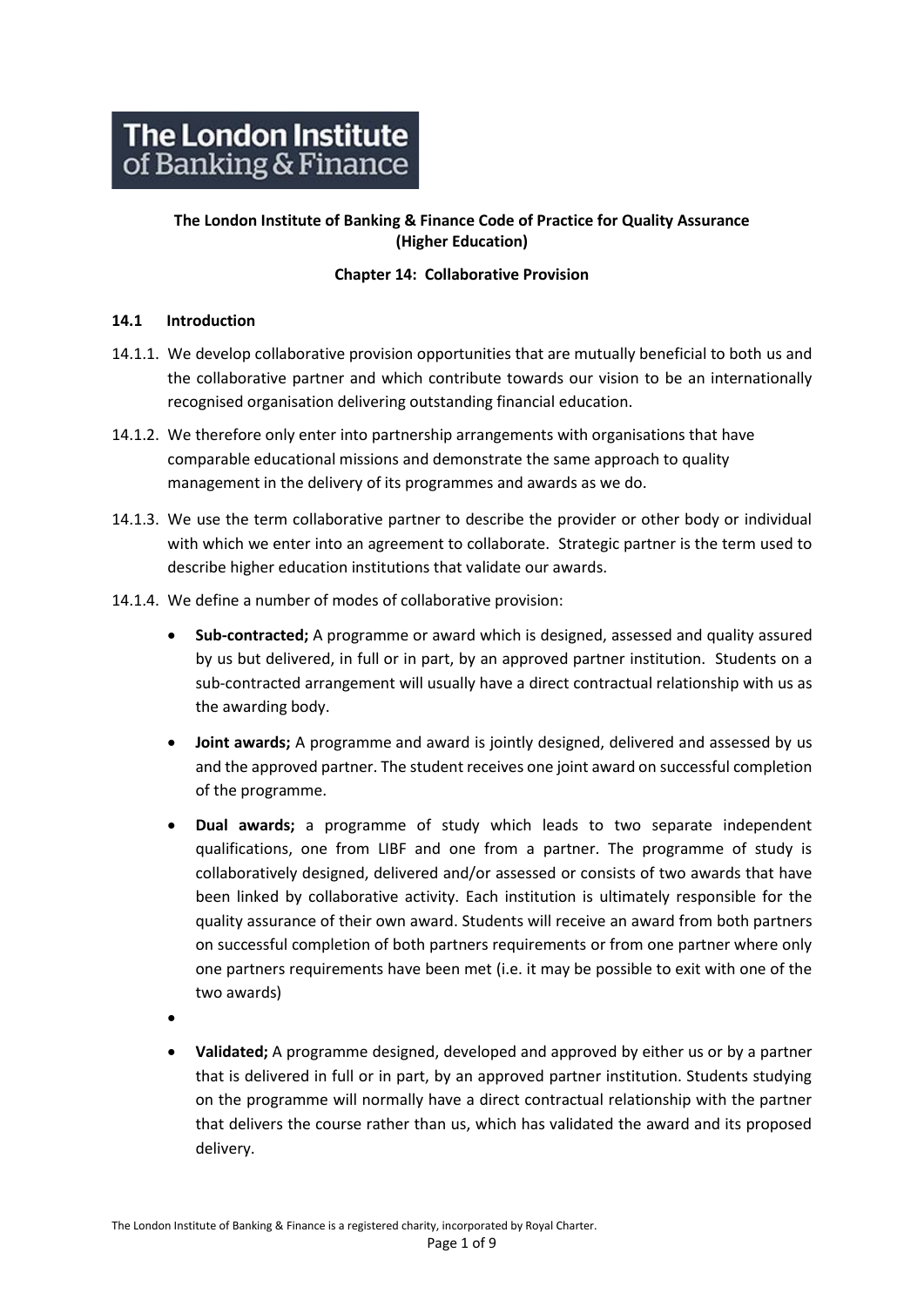- **Articulation agreements;** A pre-formalised agreement whereby a cohort of students who satisfy academic criteria on one programme (delivered and awarded by an external provider) are entitled (on academic grounds) to be admitted with advanced standing to a subsequent stage of a programme of another degree-awarding body. Full requirements for articulation are detailed within each articulation agreement.
- **Accreditation of other's education programmes;** Recognition of an organisations education programme as being of a suitable quality and where the content and level provide an appropriate match to our modules to warrant the provision of credits to an award of ours.
- 14.1.5. The application and approval of programmes subject to collaborative arrangements is guided by the principles set out in our Code of Practice with particular reference to Chapter 3 Accreditation of Prior Learning and Chapter 13: Programme Design, Approval, Monitoring and Review.
- 14.1.6. We maintain a Collaborative Provision Handbook (CP Handbook) that details processes and responsibilities for the establishing and monitoring of collaborative arrangements.

## **14.2 Reference Points**

- 14.2.1. This chapter should be viewed in conjunction with our General and Academic Regulations for Students. Reference is also made throughout other chapters contained within our Code of Practice for Quality Assurance.
- 14.2.2. The following external resources have been referred to and are monitored on a regular basis:
	- QAA's UK Quality Code for Higher Education with particular consideration to the Advice and Guidance section on Partnerships.
	- QAA's Qualifications involving more than one degree-awarding body
	- QAA's International Guides including Transnational Education Reviews (TNE)
	- OIA Guidance on Transnational Education and Partnerships

## **14.3 Principles**

- 14.3.1. The following seven principles apply equally to all forms of collaborative provision that we consider and / or engage with and align with The UK Quality Assurance Agency's advice and guidance on partnerships:
	- 1. We retain overall responsibility for the quality and standards associated with awards made in our name.
	- 2. The best interests of the student are always at the forefront of any decision made affecting collaborative provision.
	- 3. Students undertaking one of our programmes, study to the same academic standards and receive learning opportunities that are comparable, irrespective of the geographic location and mode of delivery.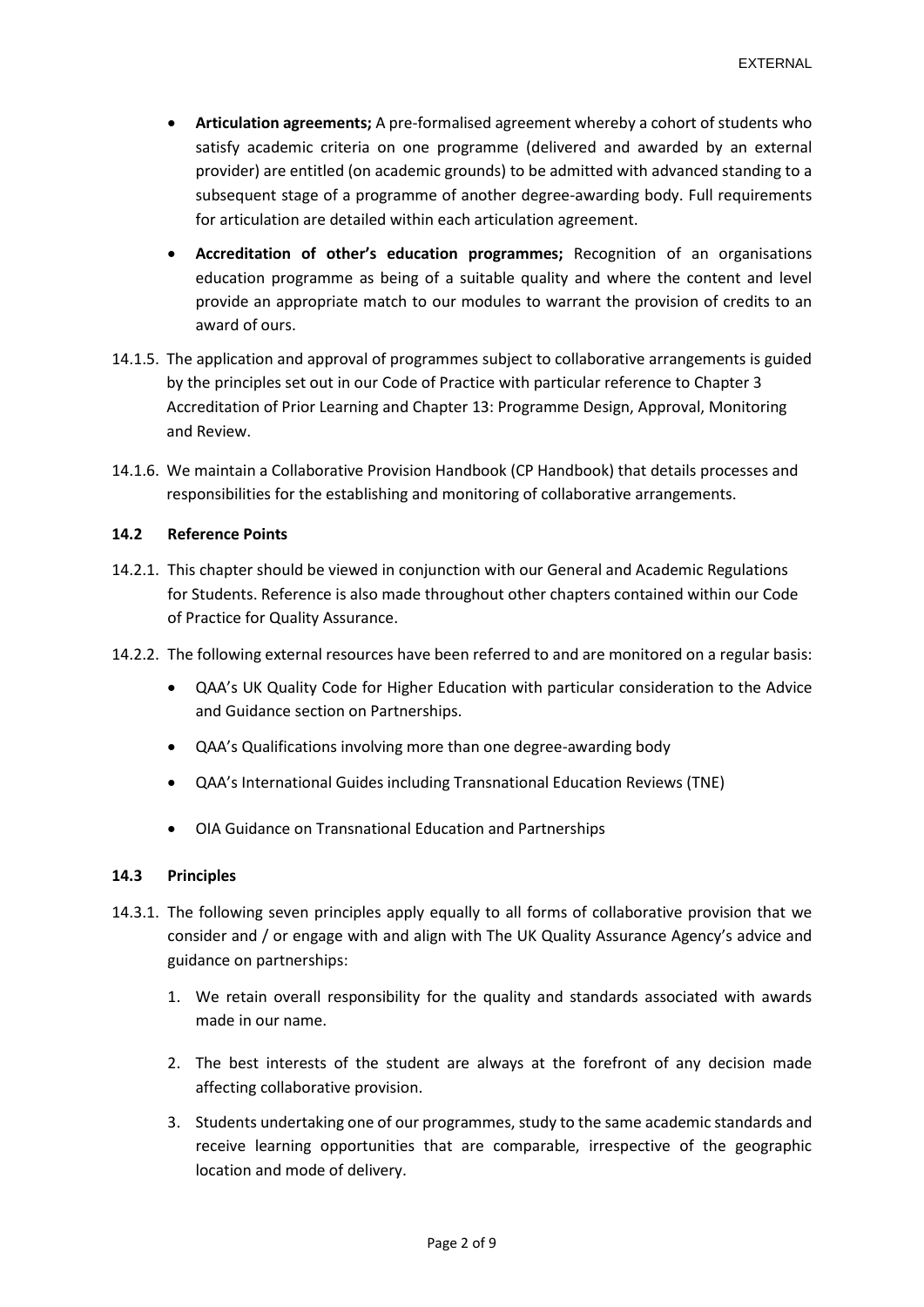- 4. We take a risk-based approach to collaborative provision, with processes proportionate to the level of risk.
- 5. We do not engage in serial arrangements, whereby a collaborative partner may use an award of ours in developing its own collaborative arrangements. Such arrangements are specifically excluded by contractual agreement.
- 6. All awards that are subject to a collaborative arrangement with us are required to be both taught and assessed in the English language.
- 7. We must be notified of any changes to a collaborative arrangement and agreement should be formally acknowledged prior to changes being implemented.
- 14.3.2. In order to be approved, collaborative partners and their provision must meet the following overarching requirements:
	- 1. Demonstrate strategic fit with our mission and strategic objectives;
	- 2. Be based on shared values
	- 3. Have a sound business case and be financially viable;
	- 4. Fulfil the due diligence process;
	- 5. Meet our established academic standards and quality assurance;
	- 6. Be accessible and fair to all students;
	- 7. Match academic demands with the skills needed for employment; and
	- 8. Be underpinned with clear and agreed allocation of roles and responsibilities
- 14.3.3. Irrespective of the type of collaborative arrangement, partners must abide by the policies and procedures set out in our Code of Practice for Quality Assurance.
- 14.3.4. All students registered for one of our awards must abide by our General and Academic Regulations for Students. Where an award is validated by a strategic partner, students may have to follow the regulations of that partner. In all cases, the regulations to be applied are noted in the Roles and Responsibilities section of the Collaborative agreement and are clearly set out to students during induction and within the programme handbook.

#### **14.4 Strategic Approach**

- 14.4.1. We take a strategic approach in the development of all collaborative arrangements to ensure partnerships align with our values and fit with the strategic objectives approved by our Board of Governors. This approach is set out in the Collaborative Provision Strategy which is reviewed on an annual basis to ensure continued alignment. This is considered essential to the development of new partnerships and to ensure the ongoing success of, what will be in most cases, medium to long term arrangements.
- 14.4.2. Collaborative partnerships will normally be developed with other educational providers. However, we may also enter into appropriate partnerships with other organisations whose main area of operation is not education, provided that the necessary ethos and culture for the delivery of higher education can be established. Prospective partners must be able to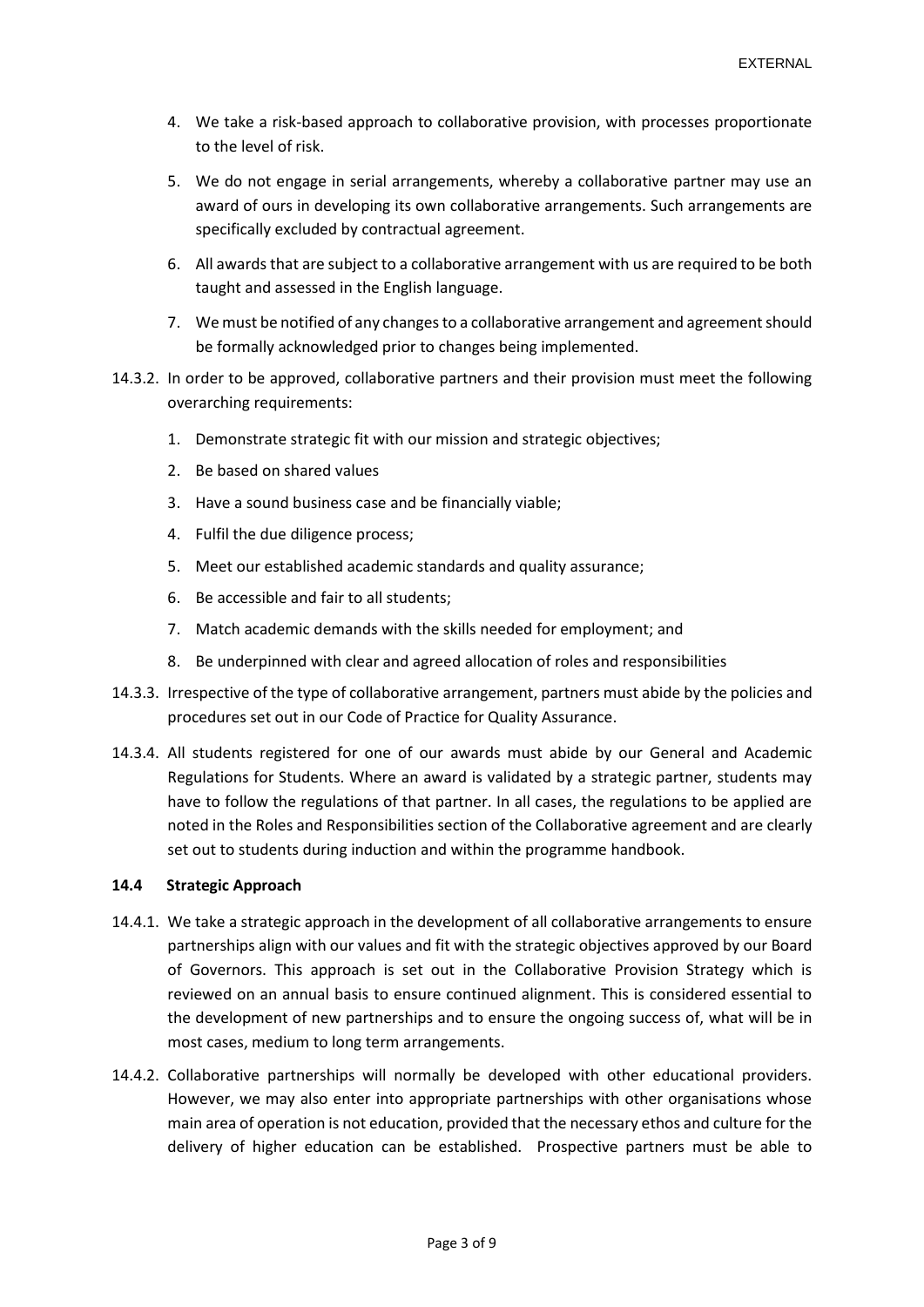demonstrate an understanding of, and ability to meet, our requirements for the maintenance of academic standards and assurance of quality

- 14.4.3. The proposal for, and the viability of all potential new arrangements will be considered against the Collaborative Provision Strategy.
- 14.4.4. When exploring the potential for new collaborative arrangements we take into consideration the staff capacity to manage ongoing arrangements and the necessary expertise, including financial and legal skills, in establishing and managing collaborations.
- 14.4.5. We acknowledge that we are responsible for the academic standards of awards granted in our name and for ensuring that the quality of the learning opportunities provided by the collaborative partner enables students to achieve the academic standard required of them. In doing so, we ensure that collaborative programmes meet the requirements and expectations of the QAA's UK Quality Code for Higher Education, in particular the Framework for Higher Education Qualifications (FHEQ).

#### **14.5 Financial and Legal Considerations**

- 14.5.1. The Company Secretary is consulted in the first instance on all legal matters and advises on any further appropriate legal advice that may be required.
- 14.5.2. As part of due diligence undertaken by us, the legal status of partners, their capacity to enter into legally binding agreements and relevant national and international laws that may affect the agreement are confirmed.
- 14.5.3. We consider the financial and academic aspects of proposed partnership separately. It is of paramount concern that the quality and standards of an award are safeguarded at all times and that relevant legislation is communicated to all relevant stakeholders.
- 14.5.4. All agreements we enter into specify that the agreement is made under English Law and will be subject to the jurisdiction of the courts of England and Wales.
- 14.5.5. Financial arrangements are reviewed dependent on the type of arrangement and proportionately to the level of risk. The Chief Operating Officer has oversight of financial reviews which may include the consideration of prospective partners' annual accounts and financial projections proposed as the basis for collaborative activity. Financial arrangements take into account any regional and national obligations arising from operating in another country, including taxes and limitations that may apply to tuition fees and transfer of funds outside of the country. Further reviews are undertaken of partners as appropriate for any changes to existing activity or proposals for new activity, and as part of the periodic review process in determining a partner's continued financial stability.
- 14.5.6. We comply with all UK legislation affecting the requirements for the admission of international students to our programmes and ensure staff responsible for the admission and subsequent monitoring of such students, are suitably trained in immigration and visa requirements. Arrangements are further detailed within our Code of Practice Chapter 2: Recruitment and Admissions to HE.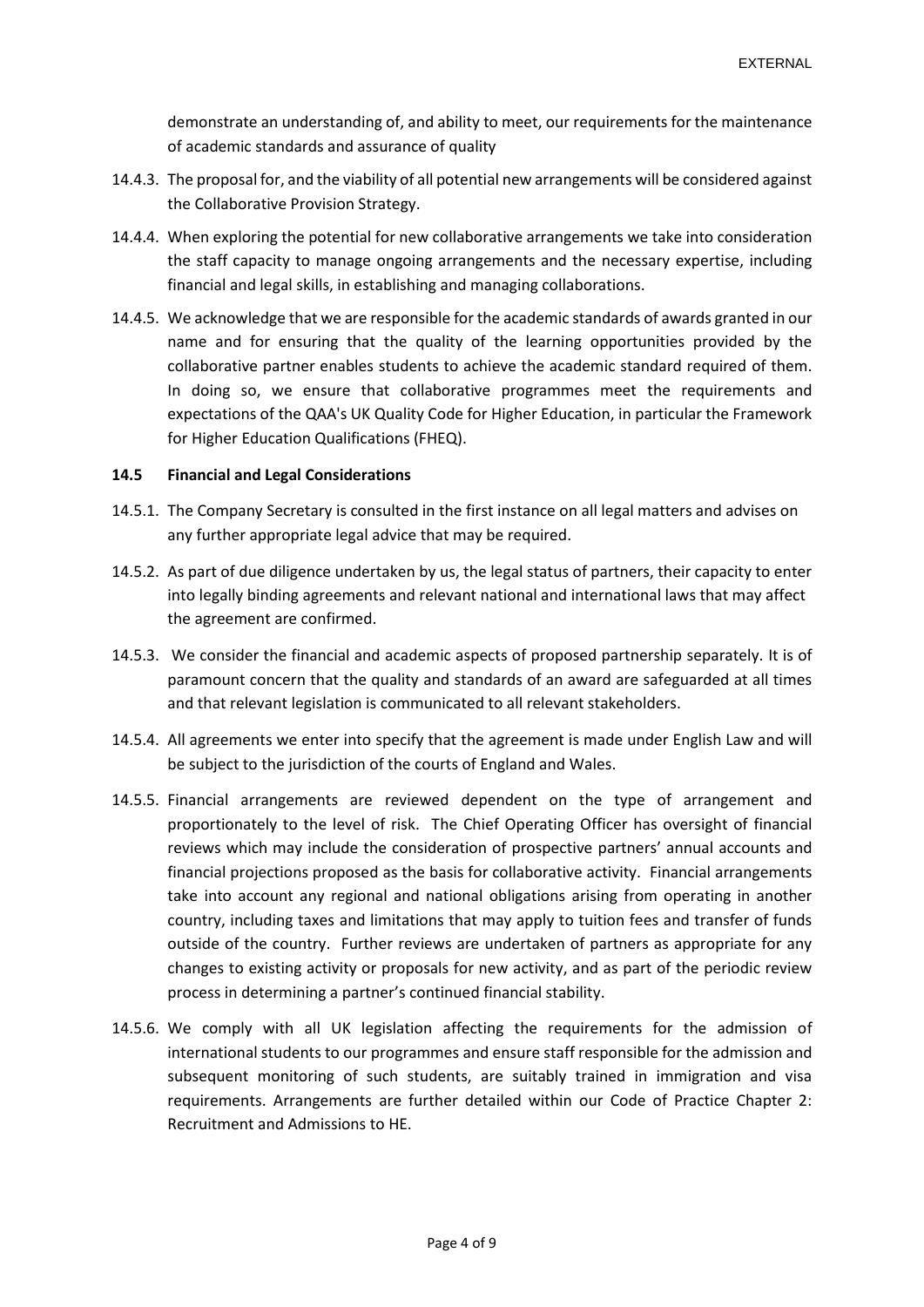14.5.7. For overseas arrangements, we seek to clarify local regulatory requirements in the partner's location as part of the due diligence process with partners also being contractually bound to ensure they work with us to meet local regulatory requirements.

### **14.6 Risk and Impact Assessment**

- 14.6.1. We review all collaborative provision arrangements with the purpose of evaluating the expected benefit against the level of risk in any proposed collaboration. The risks associated with a potential collaboration also determine the due diligence activities undertaken. Established procedures are in place to manage the development of collaborative provision which we engage with. However, we recognise that in some cases it may be necessary to adjust these to ensure activities are proportionate to the proposed arrangement.
- 14.6.2. Collaborative provision is monitored on the operational risk management registers reviewed by our Operating Committee which reports into the Board of Governors. In addition, from time to time, we may undertake an internal audit of any aspect of collaborative provision.
- 14.6.3. Alongside established approval, monitoring and periodic review activities, our Quality, Policy & Regulation team undertakes regular internal evaluation of collaborative provision activities. Outcomes are discussed by the deliberative committees, to ensure that along with our collaborative partners, we continue to meet the terms and conditions of agreements.
- 14.6.4. As part of the initial establishment of an arrangement, contingency planning is considered to ensure we have a route for ensuring students can complete their course of study should the partner be unable to fulfil their obligations for any reason. Where appropriate, contingency plans for partner arrangements may mirror our own Student Protection Plan (SPP) or may be bespoke arrangements that address the unique nature of individual arrangements. In all cases continuity plans will reflect the general principles of our SPP regarding continuity of study.

#### **14.7 Due Diligence**

- 14.7.1. We undertake due diligence activities to help determine the academic capability, financial, legal and reputational standing of prospective partners. Due diligence activities include but are not limited to exploring the following areas:
	- 1. academic capability
	- 2. financial viability
	- 3. legal and cultural context
	- 4. approval by regional and national authorities
	- 5. admission of international students
	- 6. good standing
	- 7. capacity to fulfil role
	- 8. legal status and capacity to contract
	- 9. compliance with appropriate health and safety and insurance requirements.
- 14.7.2. Due diligence is conducted using a range of methods, including; desk-based research, partner applications and self-evaluation documents, informal meetings and validation visits. The level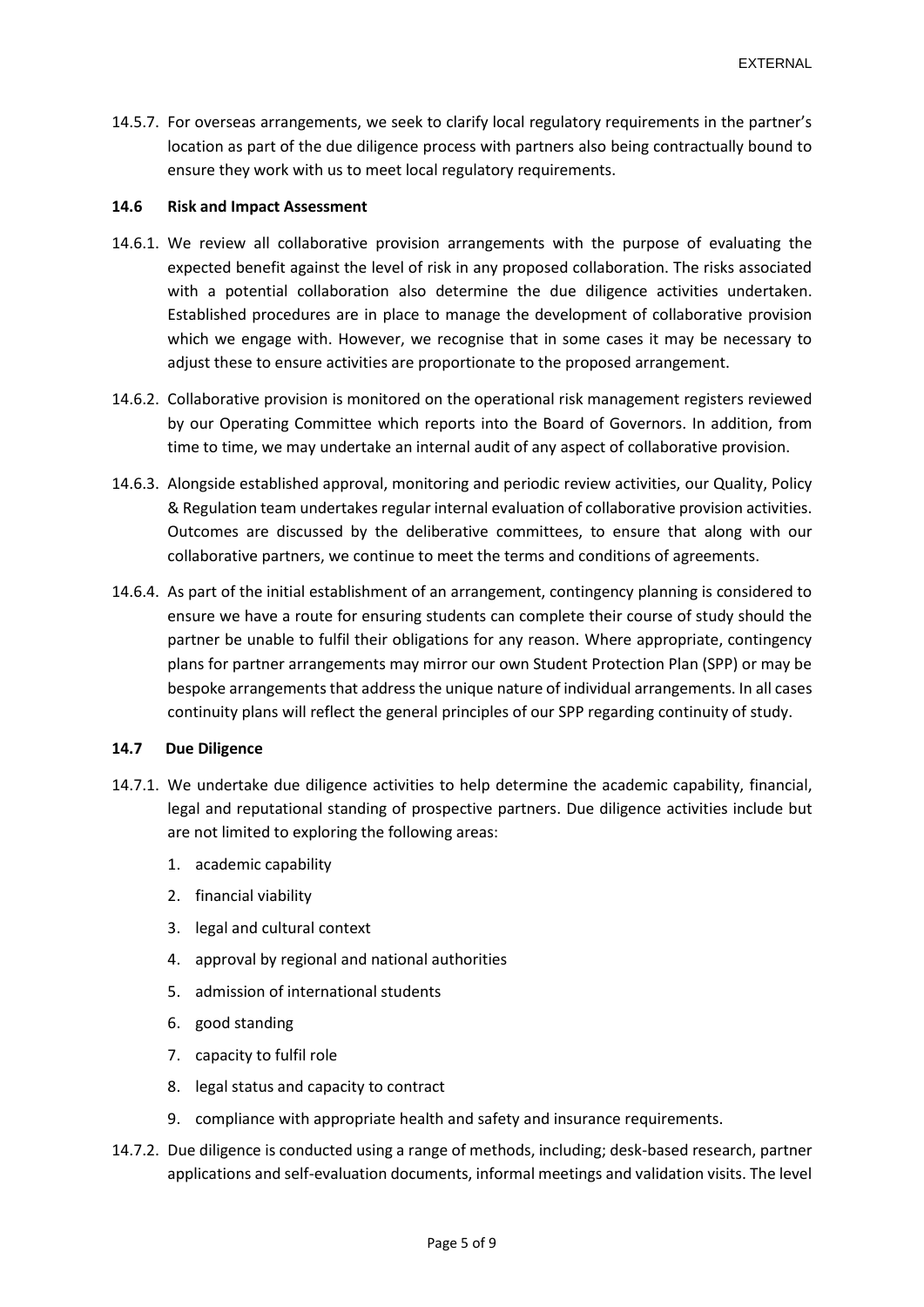of due diligence activities undertaken is proportionate to the type of arrangement and level of assessed risk.

- 14.7.3. All collaborative provision arrangements are fully costed and clearly identify the resources that will be required on our part. Due diligence includesreview of the partner's financial status and ability to meet the obligations proposed under the agreement.
- 14.7.4. Key aspects of due diligence are reviewed for current partners as part of the annual reporting process. Specifically, this includes an annual review of the partner's accounts in assessing the ongoing stability in meeting the responsibilities of the collaborative arrangement. In addition, where significant changes are made to a collaborative arrangement, for example expansion of the provision or structural / ownership change to the partner, then a more comprehensive due diligence exercise will be undertaken in the form of a validation exercise.

### **14.8 Agreements and Contracts**

- 14.8.1. All forms of collaborative provision which we enter into are formalised by a written document which sets out the rights and responsibilities of each party and specifies the process and timescales for review of the arrangement. The document will normally take the form of a contract, or other written agreement as outlined below, depending on the nature of the arrangement.
- 14.8.2. A non-disclosure agreement (NDA) should be signed by both us and any prospective partner at the start of discussions around potential partnerships or arrangements. Where appropriate, a Memorandum of Understanding (MoU) may also be put in place. The MoU records ours and the prospective partner's intention to explore collaborative links in line with the agreed modes of collaborative partnership. It should be noted that the MoU is not a formal agreement to enter into a partnership arrangement.
- 14.8.3. In the operation of all its collaborative arrangements with partners, we are bound by the provisions contained within the formal, written overarching agreements with those partners. These contractual agreements are legally binding and have been developed and tested with the support of our legal advisors. They set out ours and the partner's rights and obligations and the terms and conditions for the delivery of programmes to ensure academic quality and standards.
- 14.8.4. Contractual agreements are used to stipulate with which provider a student is registered and in particular the responsibilities and legal obligations of each party within a collaborative arrangement. This information is conveyed to students at both the point of registration and induction.
- 14.8.5. Prior discussion is required in respect of any change to the agreed method of delivery. Our approval is also required where a partner seeks to extend its programme delivery to additional locations. In all cases, the delegation of powers by collaborative partners to other institutions is specifically excluded by the contractual agreement.
- 14.8.6. All forms of written contractual arrangements relating to a collaborative provision arrangement must be signed by either the Chief Executive or the Managing Director, Higher Education as authorised signatories for us, and by the relevant senior authority within the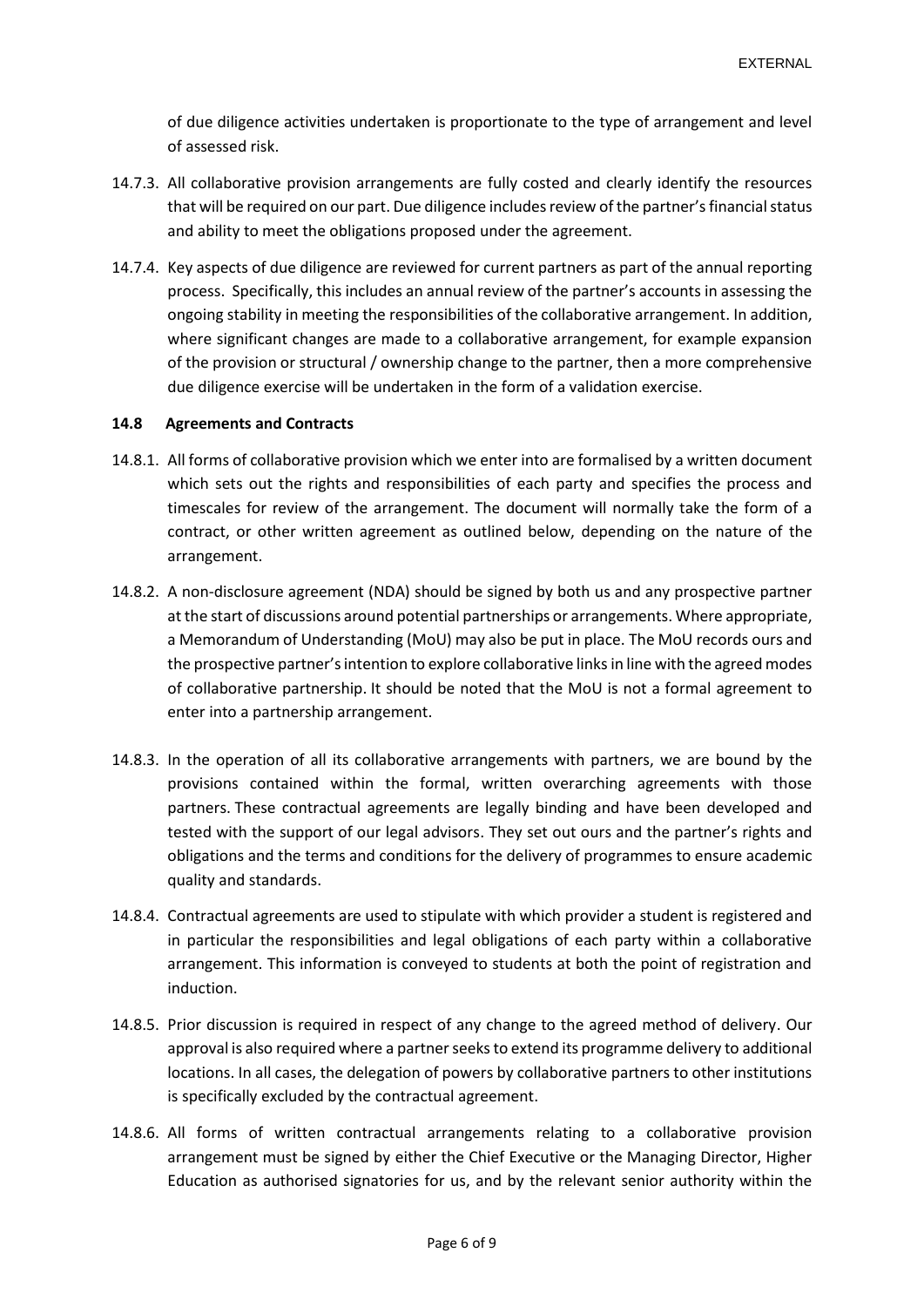collaborative partner. Each party is responsible for communicating to relevant members of staff, the requirements and responsibilities of the contract.

#### **14.9 Collaborative Provision Records**

- 14.9.1. We maintain a register of collaborative provision which is published on our website. The Register is reviewed annually by the Academic Standards and Quality Committee (ASQC), and by other committees as appropriate.
- 14.9.2. Where one of our programmes is accredited, approved or otherwise recognised by a Professional, Statutory and Regulatory body (PSRB), we communicate any proposed collaborative provision arrangements with the PSRB. In particular, modes of delivery and location of delivery will be noted and confirmation sought on any limitations that the PSRB may wish to place on accreditation, approval or recognition of the programme.

#### **14.10 Quality Assurance**

- 14.10.1. The quality assurance arrangements of a collaborative partner should be comparable to those employed by us and should provide the same level of assurance and transparency in ensuring academic standards and quality are maintained. Collaborative partners are contractually required to have in place suitable policies and procedures for the monitoring and review of any programmes subject to a collaborative arrangement with us. These systems are reviewed by us as part of the application process and via formal validation visits where appropriate. A validation visit considers the learning and teaching, the facilities available, and the level of support provided by the partner.
- 14.10.2. We are responsible for the appointment of all external examiners in respect of any programme leading to our awards. External examiners report directly to us and are covered by the arrangements detailed within Chapter 8 of our Code of Practice. In the case of dual and joint awards, external examiners may be co-appointed to a programme where this satisfactorily meets the requirements of both partners in safeguarding standards. Alternatively, dual appointments may be made but in either case the arrangement will be subject to written agreement by both parties.

#### **14.11 Roles and responsibilities**

- 14.11.1. Prime responsibility for the oversight of collaborative provision lies with the Academic Board, as our supreme academic authority, which delegates its responsibility to the ASQC. Day-to-day management of collaborative partnerships lies with the Programme Team and is reported to ASQC.
- 14.11.2. We are responsible for the academic standards of all credit and qualifications awarded in our name and as such we are responsible for all quality assurance arrangements required to maintain standards and assure academic quality. We may delegate certain operational aspects where we can be satisfied that a collaborative partner has the capacity to effectively assume this responsibility.
- 14.11.3. Any delegation of responsibility for aspects of delivery or management of programmes to a collaborative partner must be explicitly approved by our Academic Board. These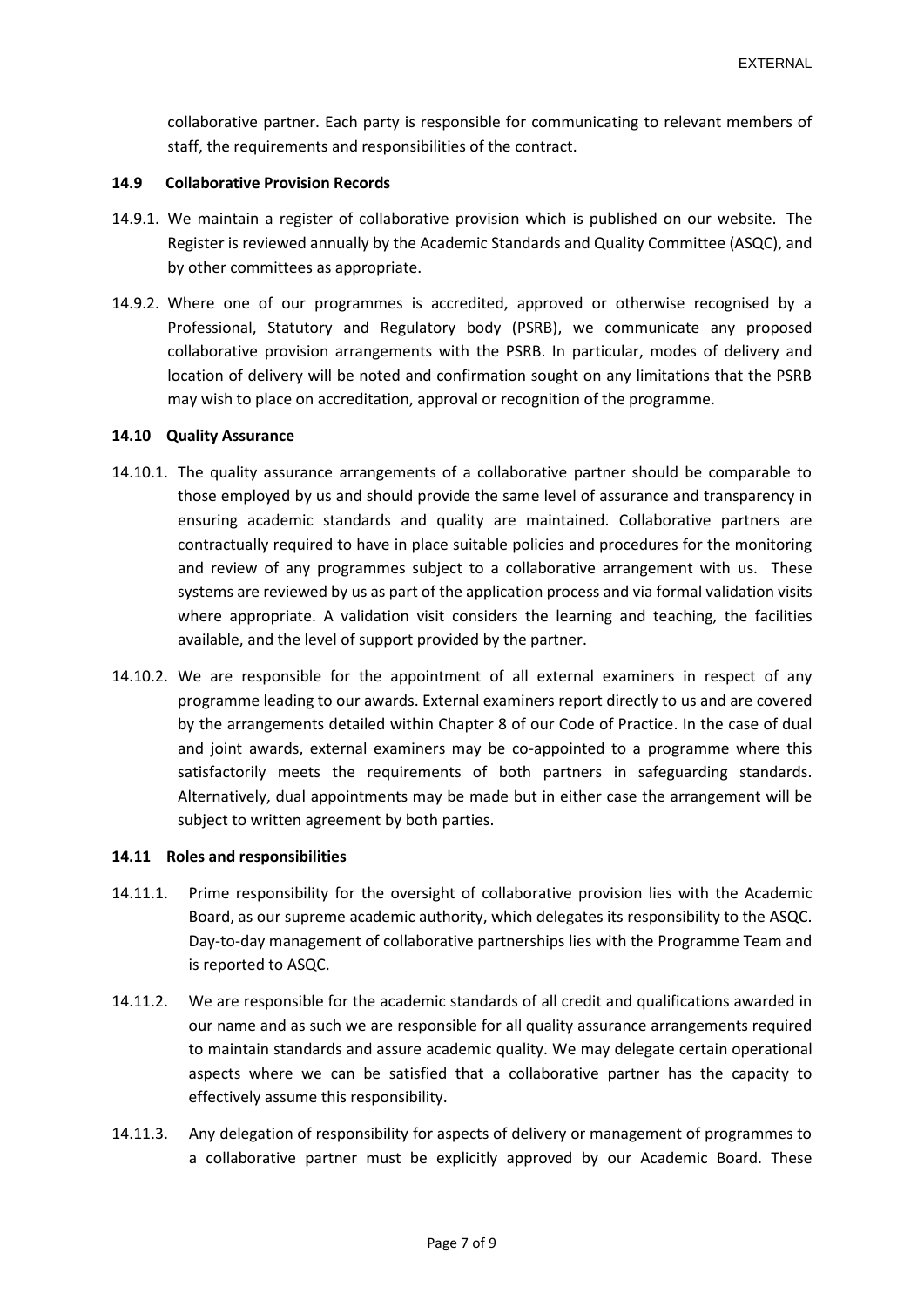responsibilities must be clearly reflected and agreed within the contract and the polices / procedures for monitoring must be documented.

- 14.11.4. Where we are the awarding body, we are responsible for admitting students to programmes. Entry requirements to programmes are centrally determined and monitored and regulated by us in line with Code of Practice Chapter 2.
- 14.11.5. We will maintain central oversight of assessment provision processes to ensure students take equivalent assessments for a programme, regardless of mode of study. In the case of dual and joint awards, the responsibilities of each party for aspects of assessment are formally agreed and documented.
- 14.11.6. We retain central control over the preparation of certificates and transcripts for collaborative programmes, which is subject to rigorous security procedures and provisions for all documentation. In the case of joint / dual awards arrangements for the provision of certificates and transcripts is written into the contractual agreement.
- 14.11.7. Collaborative partners are required to adhere to our procedures and regulations in the conduct of assessment as outlined in Code of Practice Chapter 7.
- 14.11.8. Collaborative partners are required to inform students of the agreed complaints and appeals processes and this information should be made available to students at induction and included in the student's handbook. Students have the ultimate right of appeal to the degree-awarding body.
- 14.11.9. It is the responsibility of the collaborative partner to inform us of any changes, including but not limited to; tutors, link contact details, changes to resources and modifications to approved delivery locations.

## **14.12 Monitoring and review of programmes / modules**

- 14.12.1. We have processes in place to monitor collaborative provision arrangements. This includes a schedule for monitoring meetings (virtual or face-to-face), programme development and review meetings, and institutional reviews of collaborative arrangements. Formal monitoring, in line with Chapter 13 of the code of Practice, is undertaken on an annual basis and supports the safeguarding against financial and / or other irregularities and reviews the partner's stability in meeting the obligations of the arrangement.
- 14.12.2. As part of the annual monitoring of programmes collaborative partners are required to submit annual reports to us in accordance with prescribed templates and agreed timescales and including coverage of progress on action plans. The report template is designed to prompt partners to reflect on; the strategic management of the arrangement; student performance and progression; and where applicable, feedback from students and lecturers; related issues and the sharing of good practice. Failure to submit a report that meets the requirements may lead to an early institutional review or implementation of the [Collaborative Arrangement Withdrawal Policy.](http://www.libf.ac.uk/docs/default-source/HE/HE-Policies/he-collaborative-arrangement-withdrawal-policy.pdf?sfvrsn=2)
- 14.12.3. The comments from the collaborative partner reports are captured in a summary report and presented annually to ASQC and the Learning & Teaching Committee (LTC). Where necessary, an action plan is developed and agreed with collaborative partners for action.